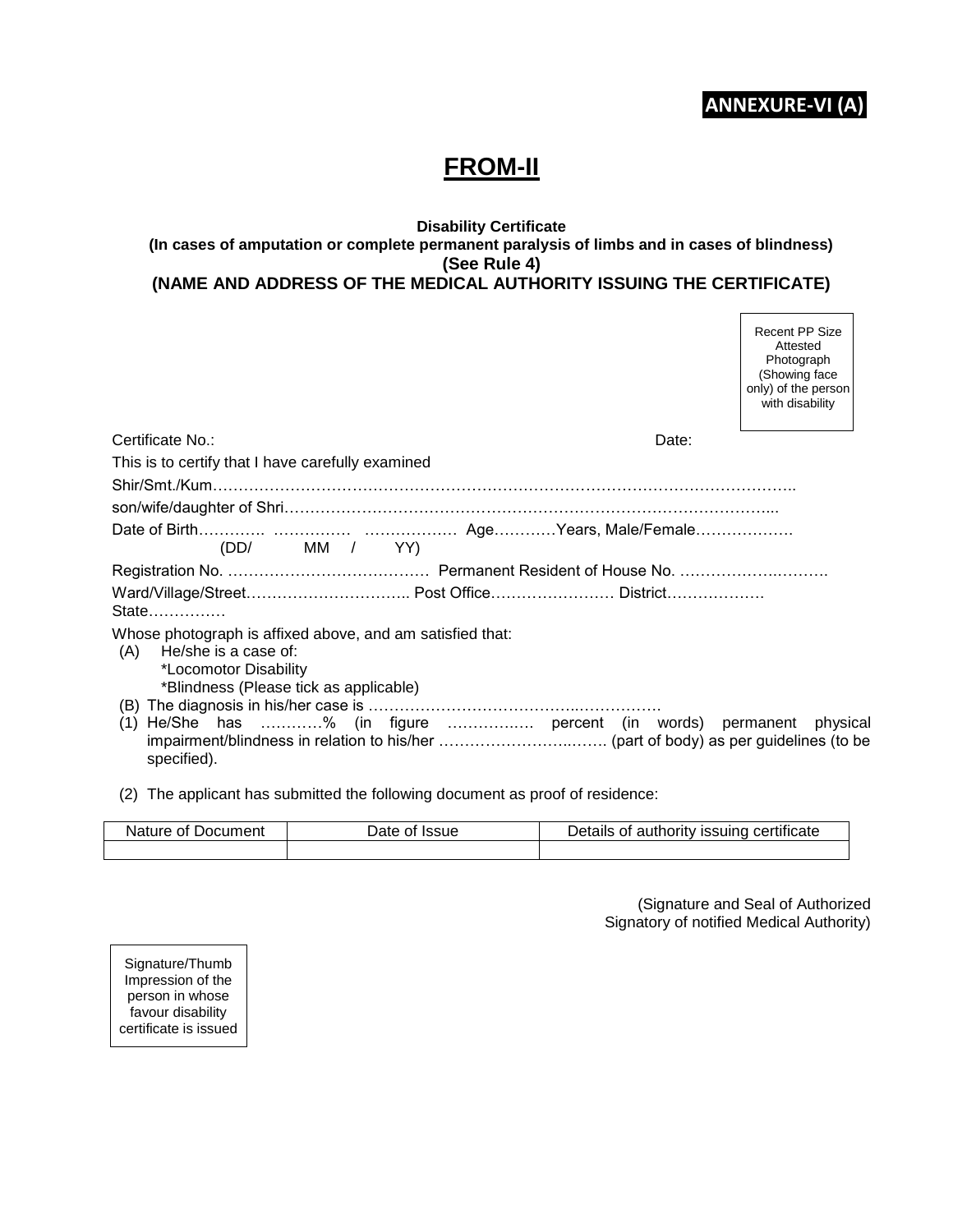### **ANNEXURE-VI (B)**

#### **FORM-III**

#### **Disability Certificate (In case of multiple disabilities) (NAME AND ADDRESS OF THE MEDICAL AUTHORITY ISSUING THE CERTIFICATE) (See Rule 4)**

| Recent PP size Attested                                                      |
|------------------------------------------------------------------------------|
| Photograph(Showing Face only)                                                |
| of the person with disability                                                |
| Date $\qquad \qquad \ldots \qquad \qquad \ldots \qquad \ldots \qquad \ldots$ |
|                                                                              |

| This is to certify that we have carefully examined |  |
|----------------------------------------------------|--|
|                                                    |  |
|                                                    |  |
|                                                    |  |
| (DD/MM/YY)                                         |  |

Registration No. ………………………..Permanent Resident of House No……… Ward/Village/Street……………… whose photograph is affixed above and are satisfied that:

(A) He/She is a case of **Multiple Disability**. His/Her extent of permanent physical impairment/disability has been evaluated as per guidelines (to be specified) for the disabilities ticked below and shown against the relevant disability in the table below:

| S. No. | Disability                  | <b>Affected Part</b><br>of Body | Diagnosis | Permanent Physical Impairment/<br>Mental Disability(in%) |
|--------|-----------------------------|---------------------------------|-----------|----------------------------------------------------------|
|        | <b>Locomotor Disability</b> | $\omega$                        |           |                                                          |
|        | Low Vision                  |                                 |           |                                                          |
|        | <b>Blindness</b>            | <b>Both Eyes</b>                |           |                                                          |
|        | <b>Hearing Impairment</b>   |                                 |           |                                                          |
|        | <b>Mental Retardation</b>   |                                 |           |                                                          |
| h      | Mental-illness              |                                 |           |                                                          |

(B) In the light of the above, his/her over all permanent physical impairment as per guidelines (to be specified), is as follows:

In figures: ………………………..percent

In words : ……………………………………………………...percent

2. This condition is progressive/non-progressive/likely to improve/not likely to improve.

3. Reassessment of disability is :

(i) not necessary,

Or

Certificate  $No$ .

(ii) is recommended/after ……………….year …………………….…months, and therefore this certificate shall be valid till ……………………………………………(DD/MM/YY)

@ e.g. Left/Right/both arms/legs

- # e.g Single eye/both eyes
- £ e.g. Left/Right/both ears
- 4. The applicant has submitted the following document as proof of residence:

| Nature of<br>Jocument | Date of issue | Details of authority issuing certificate |
|-----------------------|---------------|------------------------------------------|
|                       |               |                                          |

5. Signature and seal of the Medical Authority

| Name and seal of Member          | Name and seal of Member | Name and seal of the Chairperson |
|----------------------------------|-------------------------|----------------------------------|
| Signature/Thumb impression       |                         |                                  |
| of the person in whose favour    |                         |                                  |
| disability certificate is issued |                         |                                  |